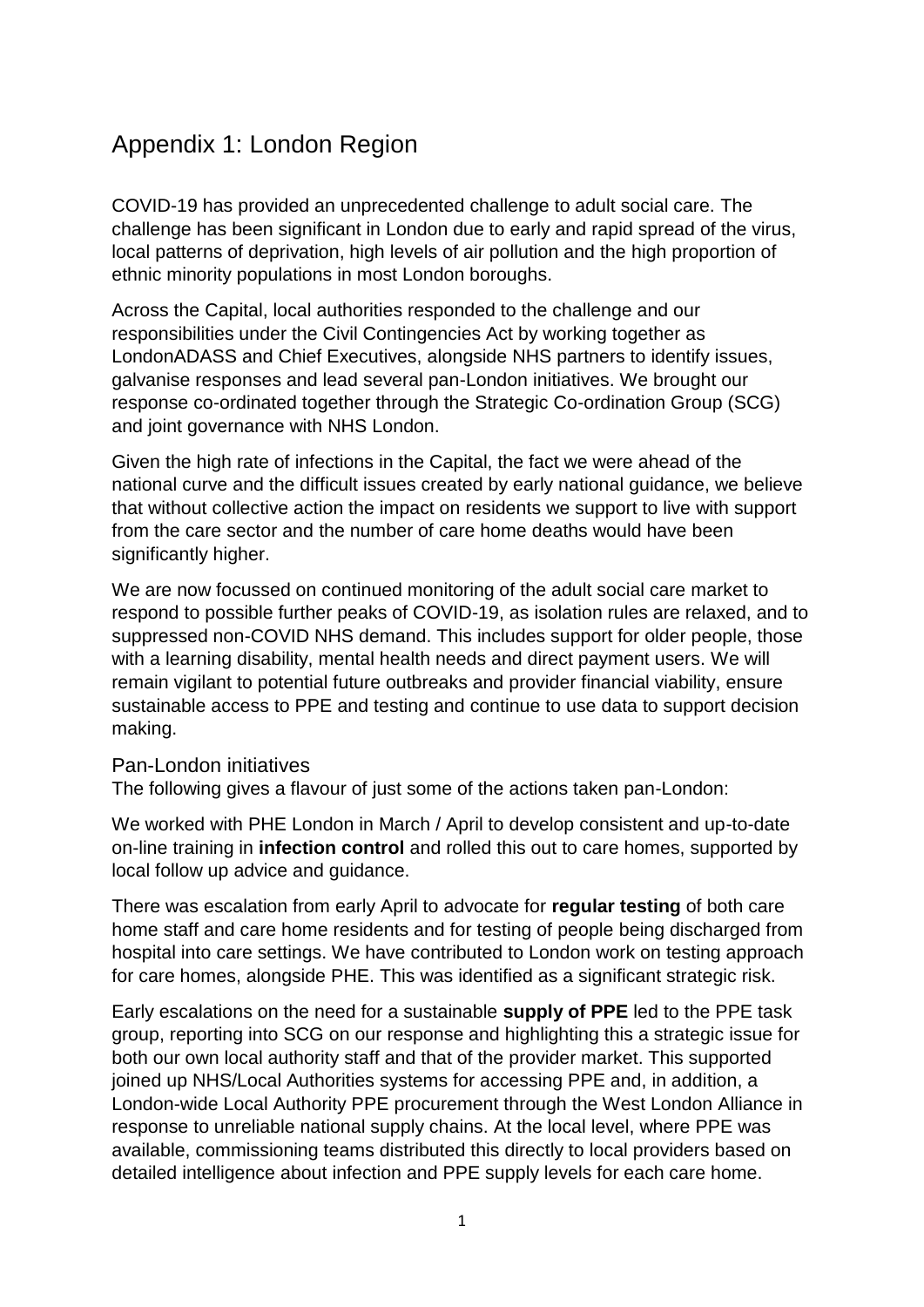Early identification of the risks to workforce were identified and on 10<sup>th</sup> April we launched Proud to Care London to support recruitment, DBS checking and basic training of care staff. To date we have had over 1800 registrations and of these 180 have passed to councils and providers, with excellent feedback about the calibre of the candidates being connected with work settings. It is also worth noting that we are reaching a new profile of carers – with 1/3 of applicants under the age of 30. We are now in the process of transitioning the Proud to Care initiative from an SCG sponsored workstream to LondonADASS, in order to further develop the model with the ultimate ambition of creating a Social Care Academy for London.

The risk of inconsistent **clinical support to care homes** across the Capital and the need for the NHS to step up was identified and led to a joint letter to ICSs and local systems from the Chief Nurse and lead Chief Executive 09<sup>th</sup> April to galvanise action. A weekly regional Care Homes Oversight group was established 07<sup>th</sup> May co-led by the Chief Nurse and LondonADASS Vice Chair.

The objectives of the Oversight Group are to:

- Oversee roll out of key elements of the primary and community health service-led Enhanced Health in Care Homes programme including, but not limited to, access to weekly clinical reviews, medicines optimisation and advanced care planning
- Identify opportunities to support staffing in the care home sector and coordinate any regional response, which may draw upon initiatives across the NHS and local government (Your NHS Needs You / Proud to Care)
- Continue to ensure that all residents are being safely and appropriately discharged from hospital to care homes
- Have oversight and assurance of care home resilience plans, responding to emergent challenges and supporting the care home community
- Have oversight of Regional improvement support, public health and operational challenges using system wide data sources including, but not limited to, outbreaks, mortality, workforce and access to training and clinical in-reach
- Have oversight of the Regional Test, Track and Trace (TTT) across care home workforce and residents, ensuring that 'hot spots' are identified and targeted in a timely manner
- Implement a 'super' trainer programme in care homes based on PHE's recommended approach to infection prevention and control, PPE and testing

Engagement with residents and user voice is central and Healthwatch are part of the London Oversight Group to reflect people's experiences. However, engagement largely takes place at local system level where the most meaningful relationships are in place.

We worked collaboratively with NHS colleagues on discharge planning safe pathways and co-ordinated work in STP/ICS sub regions to support development of discharge beds for COVID-19 positive patients to prevent spread of infection.

DASSs in London have been able to assure themselves that core safety, human rights and safeguarding duties are being delivered when Care Homes are in lockdown without the usual footfall and community access to residents' homes. Local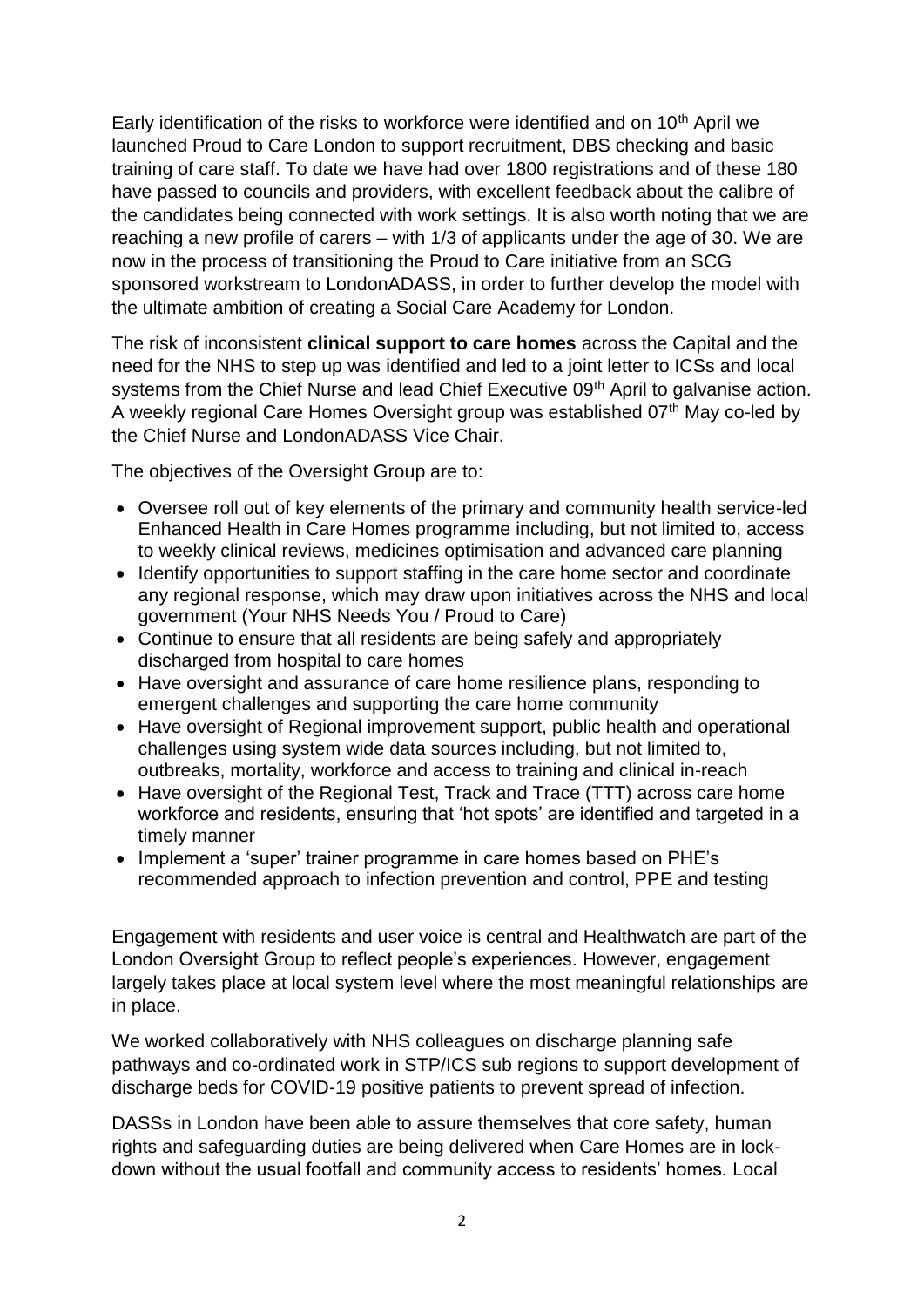mechanisms for safeguarding processes, provider concerns and quality assurance mechanisms have continued to inform work with providers in the sector. Regionally we have specifically worked with the Coroner and PMART teams to understand safeguarding concerns and quality alerts and respond appropriately.

We have worked in strong collaboration with NHS London and Carnall Farrar to build a demand and capacity model that is intended to support joint planning of health and social care at local authority, STP/ICS and regional levels into the future, populated by our market intelligence with shared understanding of assumptions driving the model. This included capturing additional social care capacity during 'Surge', so that any need for further accommodation could be met on a pan-London and subregional (STP/ICS) basis. Happily, as with the Nightingale beds, most of this was not required. However, the model will support tactical planning requirements over an 18 month period to support NHS London to return to its pre COVID-19 position.

Use of both the 18 month tactical planning tool and the suite of near term operational planning tools covering acute, community, social care and primary care will support both London region and each ICS to understand projected demand (non COVID-19 and COVID-19) over the next 18 months and the potential impact. Creating an overview of the whole system, we aim to ensure this tool supports planning together in equal partnership and safer discharge pathways.

## Use of data and intelligence

Our response has been underpinned by data and intelligence. Support to the provider market and situation reporting into the London Resilience Forum was enabled by our existing London wide Market Information Tool (MIT). The tool was developed by LondonADASS to support the delivery of our Care Act duties and was quickly adapted to establish a comprehensive and up-to-date understanding of London adult social care markets (home care and care homes) during the spread of COVID-19 at local, STP/ICS and regional levels.

The daily survey includes information on:

- Prevalence of COVID-19 and associated mortality
- Actual and true availability of supply
- Discharges from and admissions to acute care
- Staff availability
- Details of PPE stock
- Access to testing

We prioritised older people's care homes because we understood this was where the greatest impact and safety issues would be and because 30% of all older people care home placements are across borough boundaries, so collaborative work is essential. We started the care homes data collation mid-March and have a consistently high daily response rate. This reflects the leadership of borough commissioners working intensely with their providers and building these relationships through direct and often daily contact. These local relationships are realising ongoing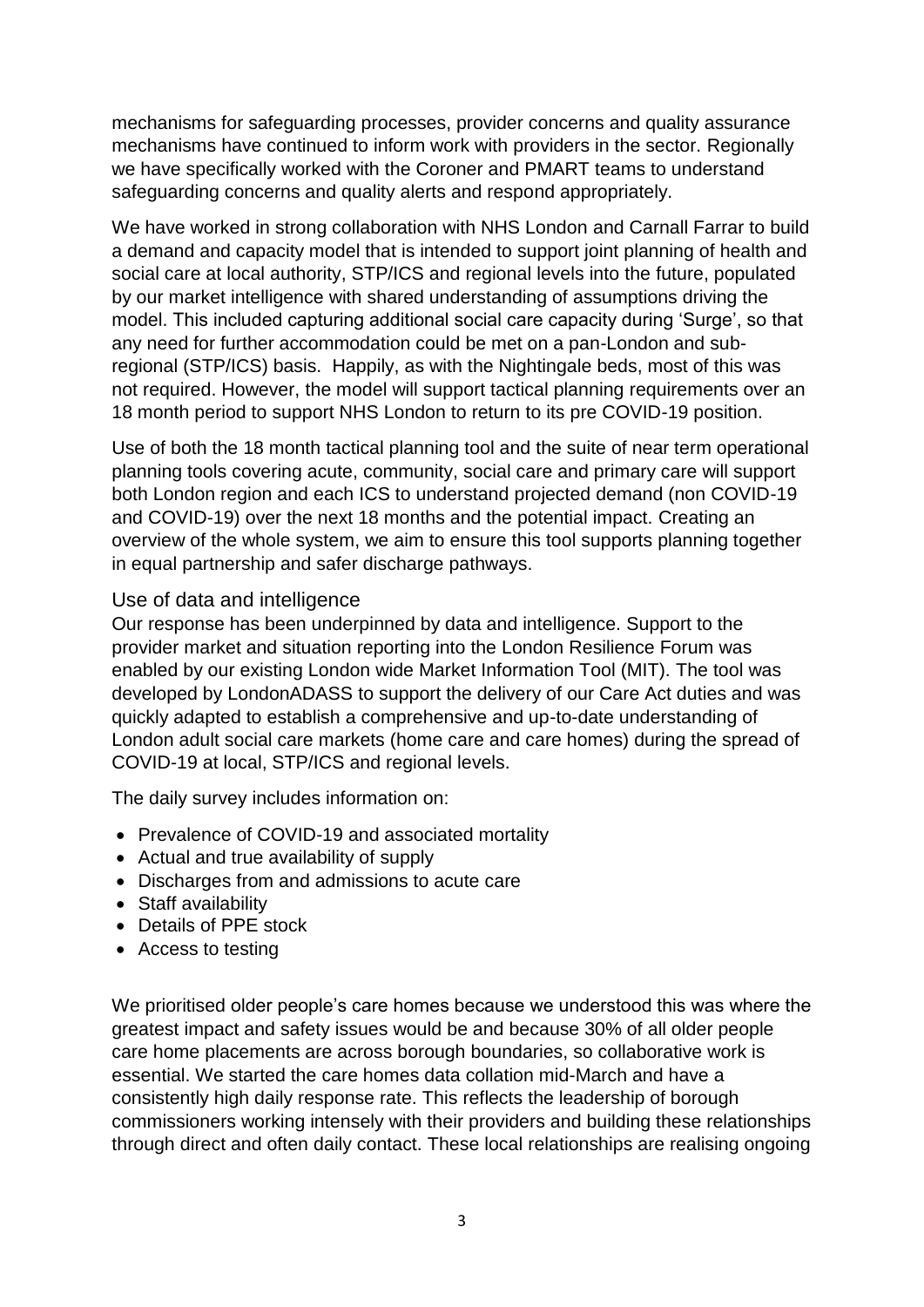benefits in relation to our statutory market management responsibilities and support to providers.

The MIT tool has produced:

- At borough level: Continuous, live access since 23<sup>rd</sup> March for borough commissioners to a detailed suite of reports allowing them to prioritise the local operational response, such as the delivery of PPE, ensuring appropriate staffing levels and providing Public Health infection control support.
- **At regional level:** Daily information cell SITREP indicators (including evidence based 7 day projection figures) for the London Strategic Coordination Group. Daily Market Intelligence Reports, produced jointly with the LSE, and circulated since 1st April to each DASS, and DPH across London. These reports have mapped trends at London, sub-regional and borough levels in key risks for care homes for older people, people with learning disabilities, those with mental health needs and home care providers.
- **At ICS level:** The detailed suite of reports and London analysis has been shared with NHS colleagues to co-ordinate and prioritise health and local authority support and interventions.

The data collected has been used to develop models identifying care home and local characteristics correlated with the spread of COVID-19, associated mortality, impact on care capacity and supply sustainability, access to PPE and care staff availability. These models have informed the targeting of support to care providers and, in partnership with LSE, emerging international evidence has been regularly shared with London DASSs since 04 April.

Overall, this evidence and analysis has underpinned our London-wide strategic and operational decisions and meant key issues were escalated to the highest level as early as possible.

Now that national data collections are established on a temporary basis and the London Strategic Coordination Risk relating to social care is stepped down, we are working with national colleagues to ensure a smooth transition to Capacity Tracker. We plan to do so in a way that does not compromise our responsibilities under the Care Act or the systems set up to support the critical incident response and continues to use the rich longitudinal evidence produced by the MIT to inform strategic social care decision-making across London boroughs.

## Moving forward

We have reflected on the lessons learned about resilience and support to both care homes, and the care sector more broadly, over this period of intense activity. Much of this is reflected above in terms of the need for sustainable PPE and testing; streamlined and safer discharge processes; the need for consistent and integrated wrap-around clinical support in the community and the opportunities for joined up demand and capacity modelling to support whole systems planning.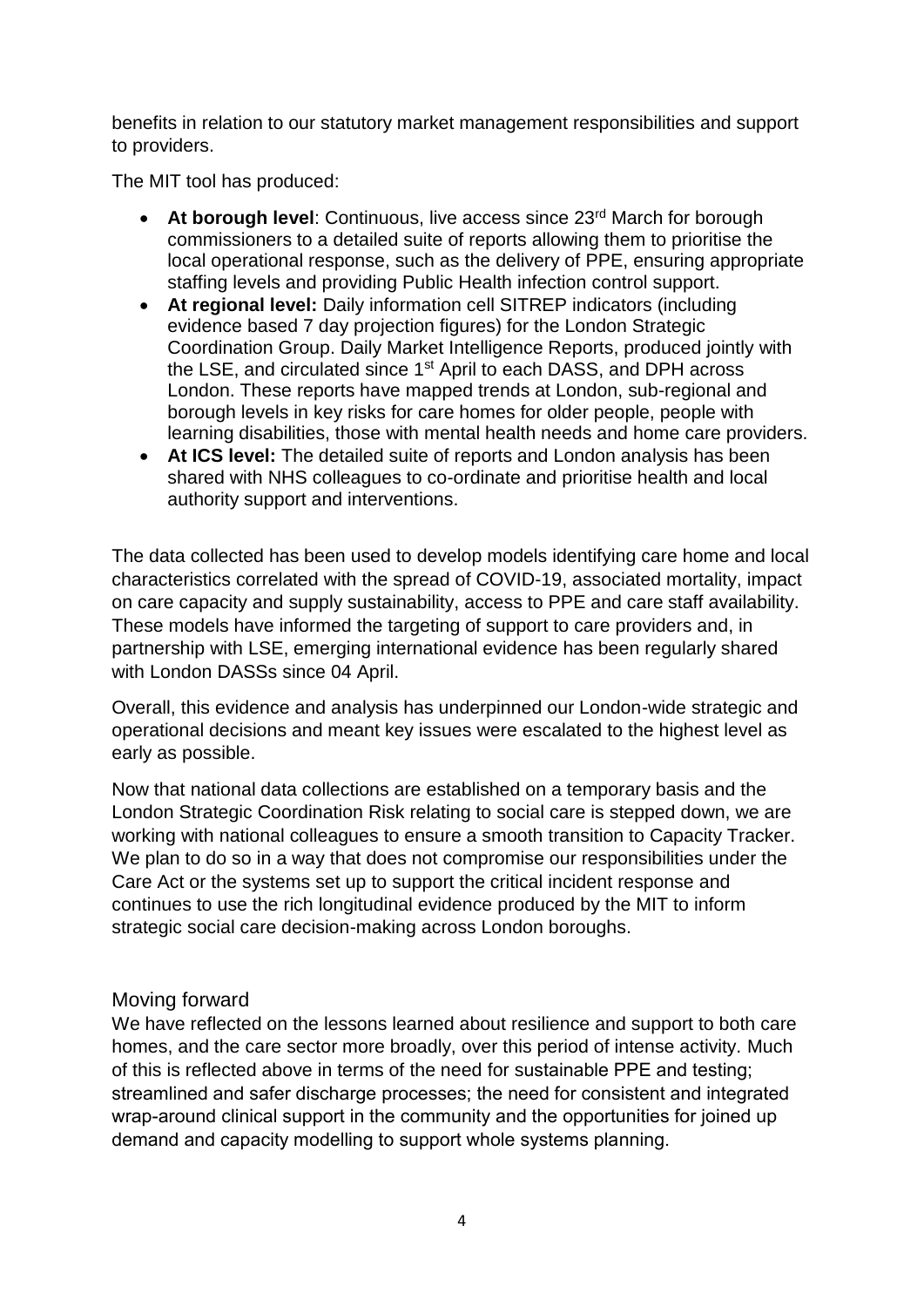Local Government has played a critical role in managing the UK's response to COVID-19. Its wide range of responsibilities, from public health and social care through to bin collection and data analysis have all been key to ensuring that the UK has been able to manage the epidemic, and to sustain vital services.

Social care has played a particular role in supporting those in our communities who are most vulnerable and, as a nation, we have seen a renewed understanding of the importance of care and support to the development of a sustainable and safe society, alongside the critical treatment services that colleagues within the NHS provide.

In the first phase of the pandemic, due to its emergency nature, social care was asked to play a role in the national effort to protect the NHS from becoming overwhelmed in the event of a surge of demand. The policy of protection was successful, and the NHS was able to respond effectively to COVID-19 without at any point becoming overwhelmed. Patients suffering from COVID-19 were all able to receive the treatment they required within a hospital setting.

Although the policy of protecting hospitals was necessary and successful, we were concerned that it was not broad enough and protecting the system of social care and health is a crucial priority as we move forward.

Now that we understand much more about the nature of the disease, those most likely to be affected and the appropriate protection and treatment options available, the social care community is able to be very specific about how best we can work collectively with colleagues across health and care to support and sustain the whole system through the next phase of COVID-19.

We recognise the risks to financial sustainability for some care homes and are already beginning to use our market insight to get a differentiated picture of levels of financial risk across the market. This, alongside a deep understanding of the quality of care homes in London, will inform local decision-making that drives value for money and the best possible outcomes and quality of life for residents.

We welcome the additional funding that Government has so far provided to support councils' overall response to COVID-19, including adult social care, however we recognise that there still needs to be a sustainable funding solution for adult care services.

We need to expand and protect our workforce, so that they can continue their vital work maintaining people's health and independence outside hospitals supported by their local communities.

We have demonstrated the value of local strengths and asset-based responses to support shielded and vulnerable groups in our communities and the case for joint investment as a critical part of our heath and care system to support and sustain this to ensure that residents are protected from the virus, and that their mental health and wellbeing is prioritised

We need to ensure that care homes and home care staff are able to provide safe, infection-free spaces for vulnerable people. This may mean zoning care homes in